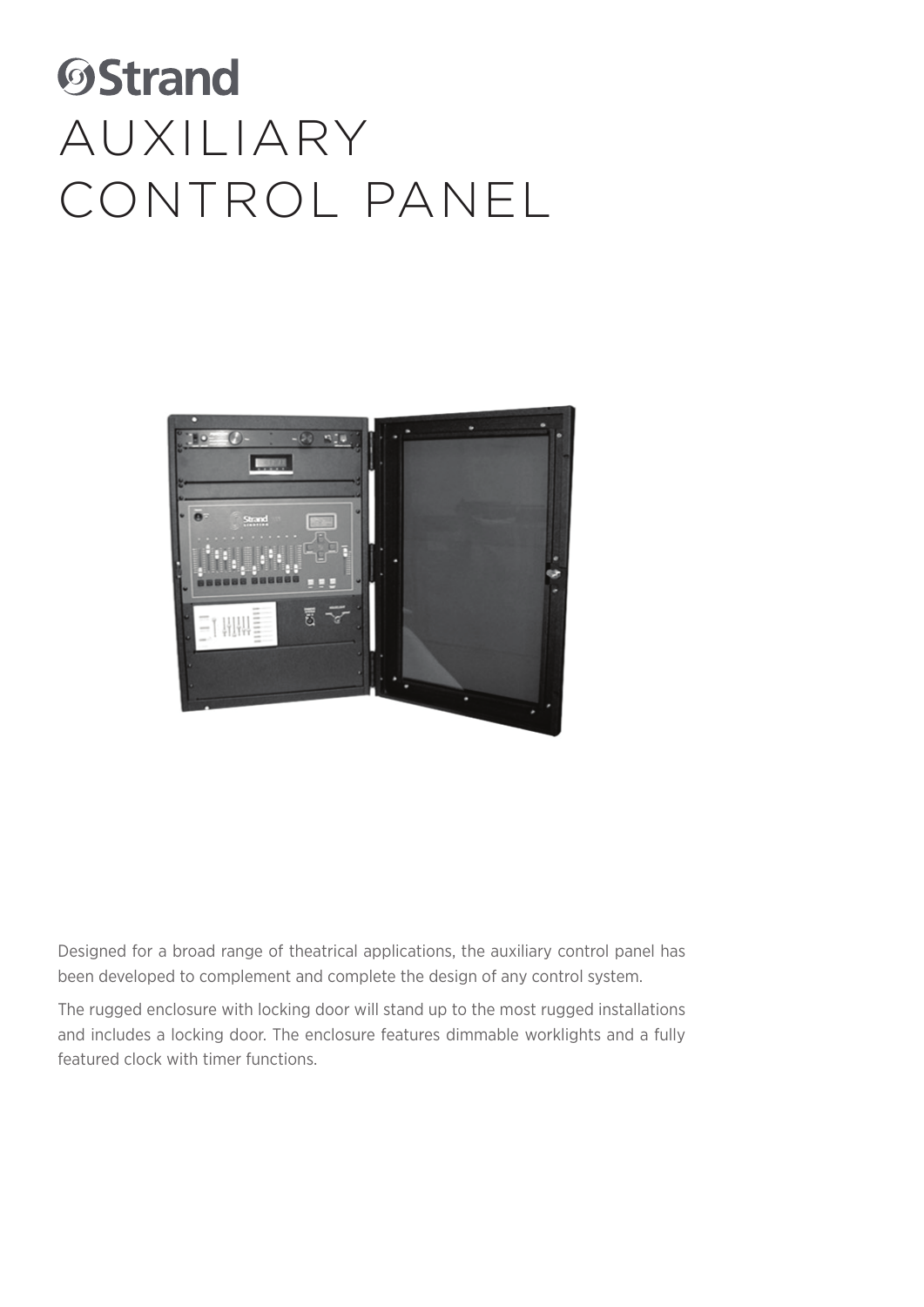## **ØStrand** AUXILIARY CONTROL PANEL

## **FEATURES**

- Built-in, dimmable operating lights
- 301 Back-up console with timed event mode, 144 cue back-up mode and manual operation with 512 dimmer patch
- Available with optional architectural control station with faders and presets for houselight and worklight control with keyed lockout
- Digital Clock with stop watch functions
- DMX512 console input connector
- Locking door with plexiglass insert
- Simple to install and locate in any production facility
- Standard 3U 19" blank panel for use with audio/intercom contractor